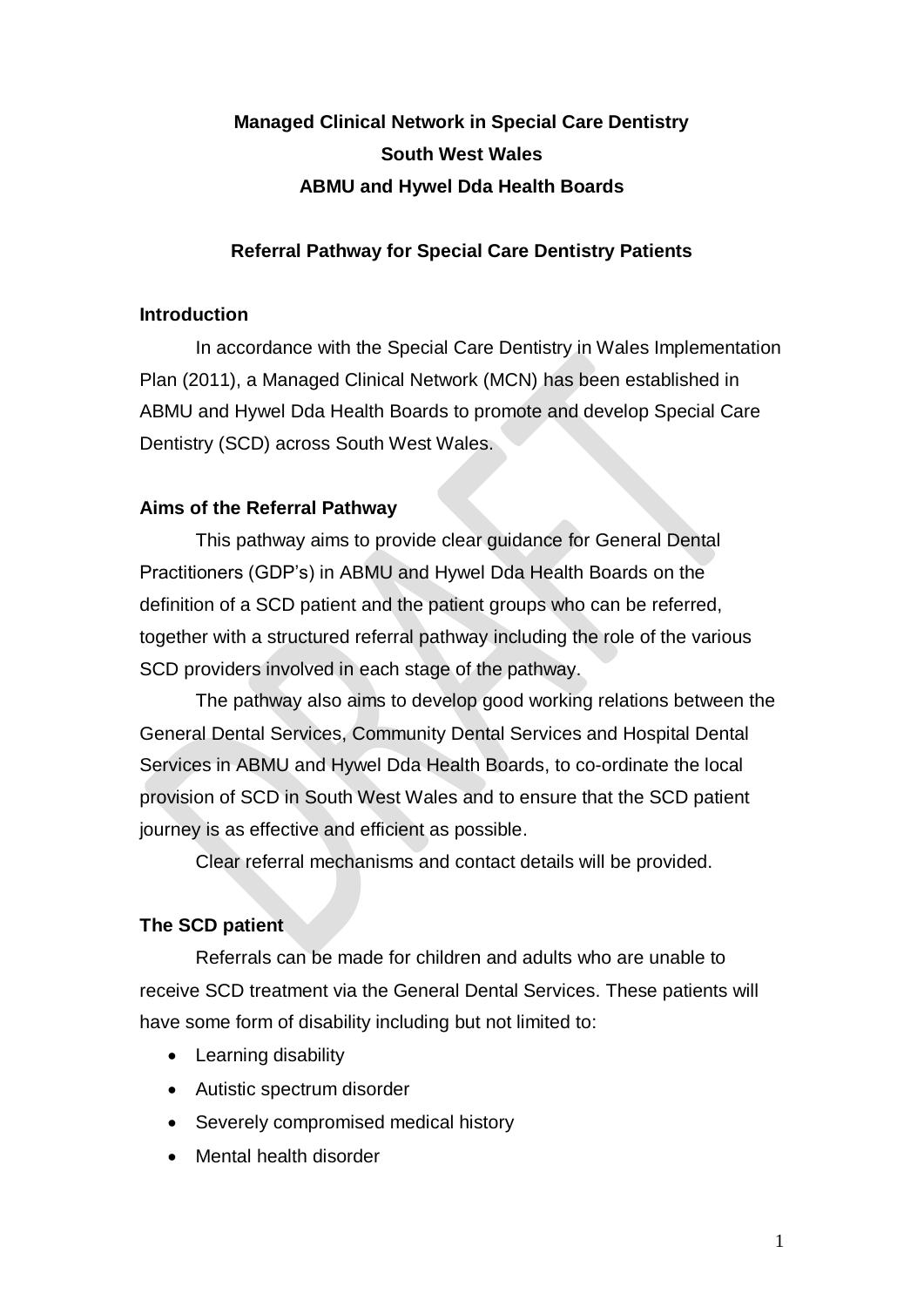- Cognitive impairment and/or dementia
- Severe physical disability
- Movement disorders such as Cerebral Palsy, Multiple Sclerosis, Parkinson's disease or Cerebral Palsy
- Severe disproportionate dental anxiety
- Complex social problems including homelessness and/or drug and alcohol abuse
- People who are unable to leave their homes and without a general dental practitioner who is able to care for them
- People in rehabilitation and secure units
- A combination of these factors.

#### **Referrals**

Referrals may be made for SCD treatment options that could be reasonably expected in a primary care dental setting. They should not be made just due to the complexity of any dental treatment required but because of difficulties a dental practitioner had experienced in providing care due to a patient's disability.

Referrals may be made for SCD treatment using local anaesthesia alone, treatment using conscious sedation or for treatment under general anaesthesia.

The referring GDP may request more complex restorative treatments but must be aware that treatment options for SCD patients may be limited due to the nature of the patient's disability.

### **The Role of the Referring GDP**

Wherever possible, prior to referral GDP's are expected to attempt the use of conventional dental treatment methods, including behavioural management and anxiety-controlling techniques, to treat patients without the need for sedation or general anaesthesia.

Attempts at acclimatisation over at least two visits would be expected in the first instance.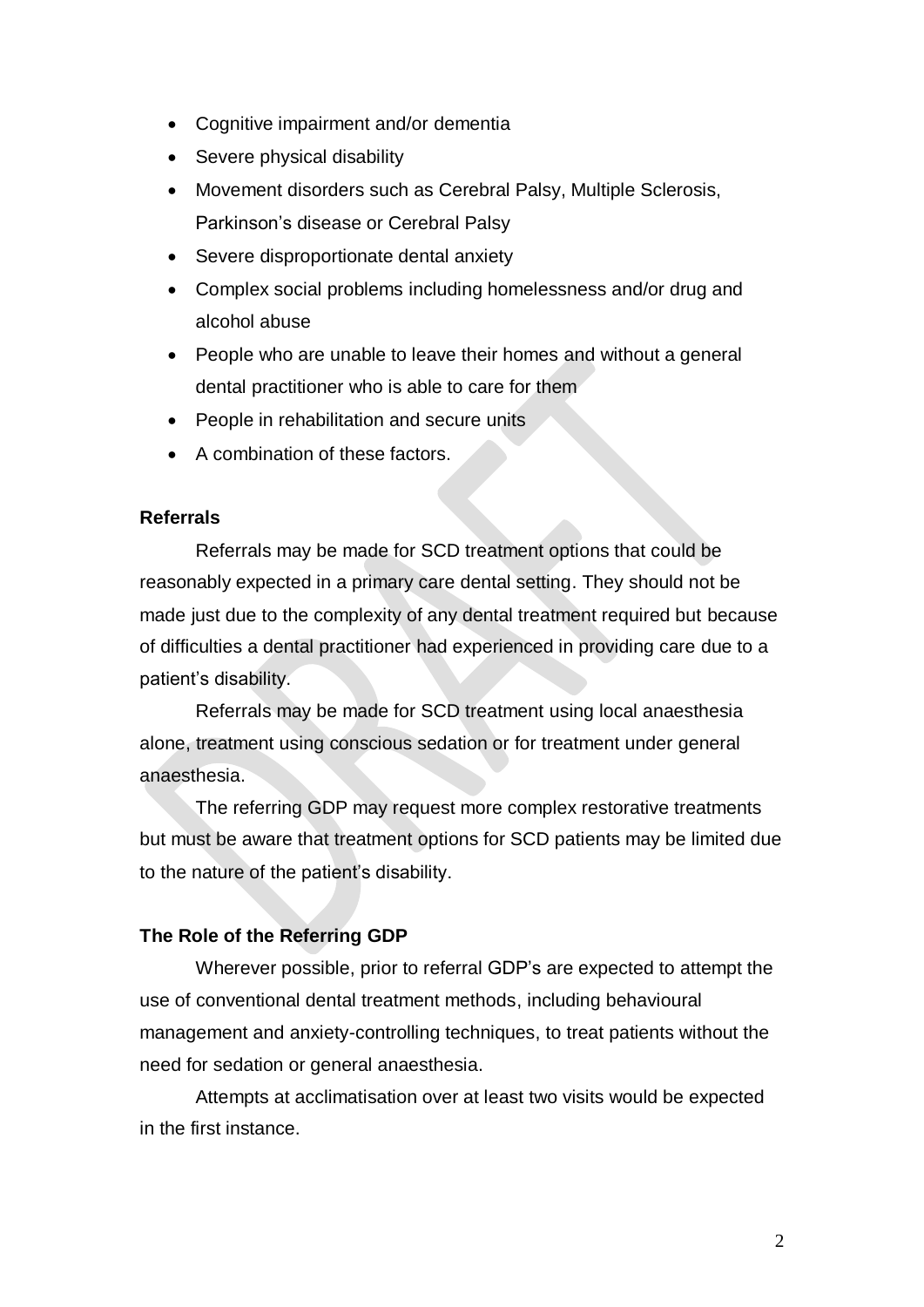Prior to referral a discussion should be had with the patient regarding all available treatment options, together with their associated risks and benefits, in accordance with guidance provided by the General Dental Council.

Only after such steps have been undertaken should a SCD patient be referred for treatment.

Once a referral has been agreed, the patient and/or their carer or parent must be informed that the first visit following the referral will involve assessment only and not treatment.

A clear and concise referral form must be completed for each SCD referral and all relevant details should be included.

Inadequate or incomplete referral forms will not be accepted and will be returned to the referrer.

### **The Referral Pathway**

The referring GDP should direct the initial patient referral to the Community Dental Service (CDS) in their own Health Board using the appropriate referral form (*Appendix 1 - Example*).

All relevant details must be entered including details of relevant medical history and medication, social history and details of care and support teams and any specific patient requirements such as the need for physical support, communication difficulties and behavioural problems.

The dental treatment required should also be clearly noted. Copies of available radiographs should be attached to the referral form where possible.

## *ABMU Health Board CDS*

Completed referral forms should be sent to the CDS Appointments/Waiting List Coordinators whose contact address is: The Dental Department, Central Clinic, Orchard Street, Swansea, SA1 5AT Telephone: 01792 517838.

#### *Hywel Dda Health Board CDS*

Completed referral forms should be sent to which person and which address? Telephone?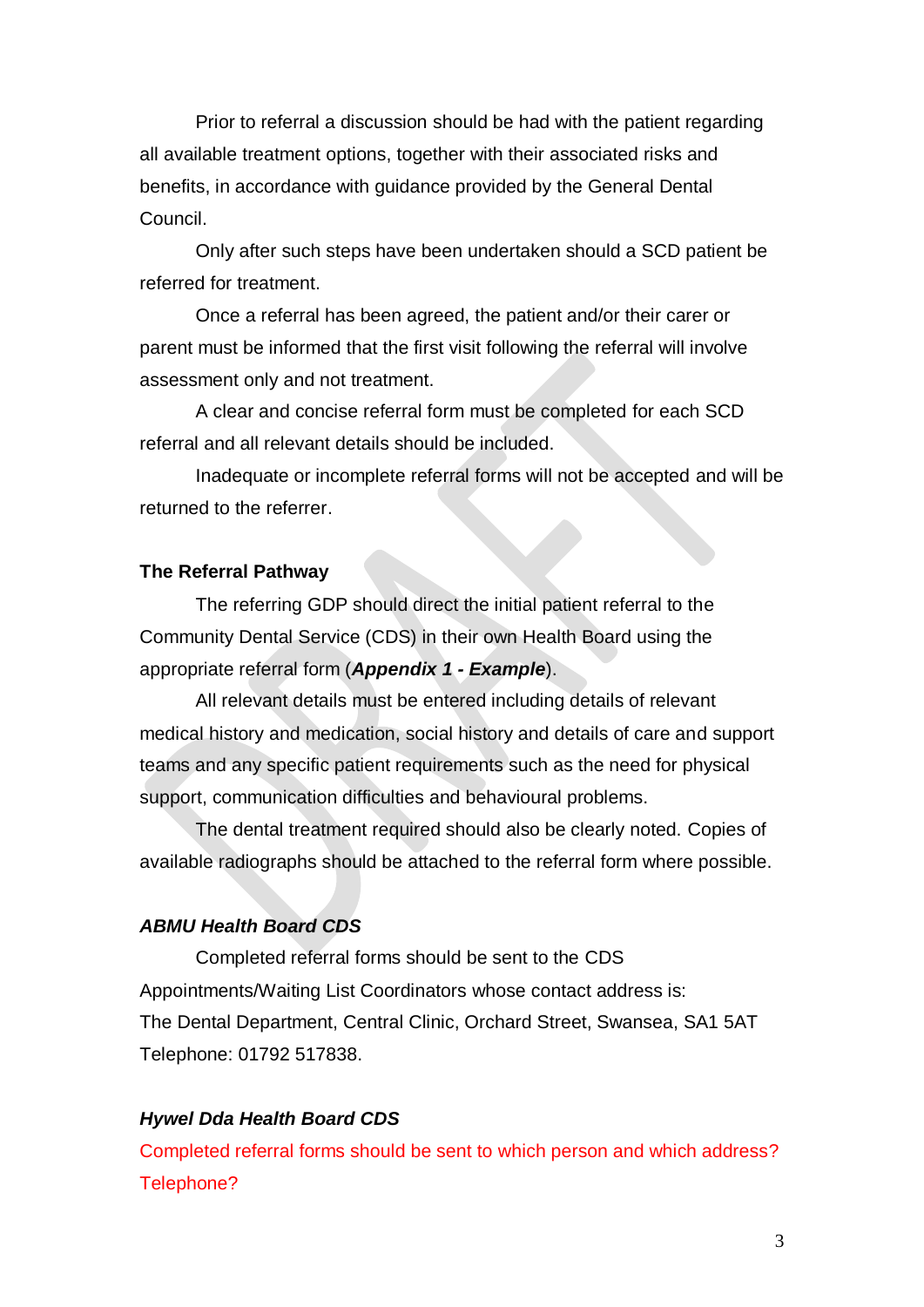#### **Receipt of Referrals**

Upon receipt, referrals will be triaged to ensure that they conform to the acceptance criteria. Inappropriate referrals will not be accepted.

The acceptance of a referral will be acknowledged and an estimate will be provided of the time the patient may have to wait before being seen for assessment.

#### **Initial Assessment and Treatment within the CDS**

Patients will be assessed for their suitability to receive care within the CDS and wherever possible, arrangements will be made for care to be provided at a CDS clinic as close as possible to the patient's home.

Patients who have significant disabilities and require dedicated support such as a hoist or a wheelchair platform will be directed to a suitably equipped CDS clinic.

Patients who require treatment using conscious sedation will be directed to a CDS clinic where such treatment is provided and appropriately trained staff members are available.

Only patient who are assessed as falling into Groups 1 or 2 in the American Society of Anesthesiologists Physical Classification Scale (ASAPCS) will be accepted for treatment using conscious sedation within the CDS.

In some cases it may be necessary to arrange treatment at a more distant CDS clinic if more suitable facilities and more appropriately experienced clinicians are located there.

## **More Urgent SCD Referrals**

A referral for a SCD patient who requires urgent treatment can be made by telephoning the appropriate CDS department above. A completed referral form should follow the telephone referral.

CDS reception staff will triage the request for an emergency appointment and may seek advice from CDS clinicians on the urgency of a particular referral.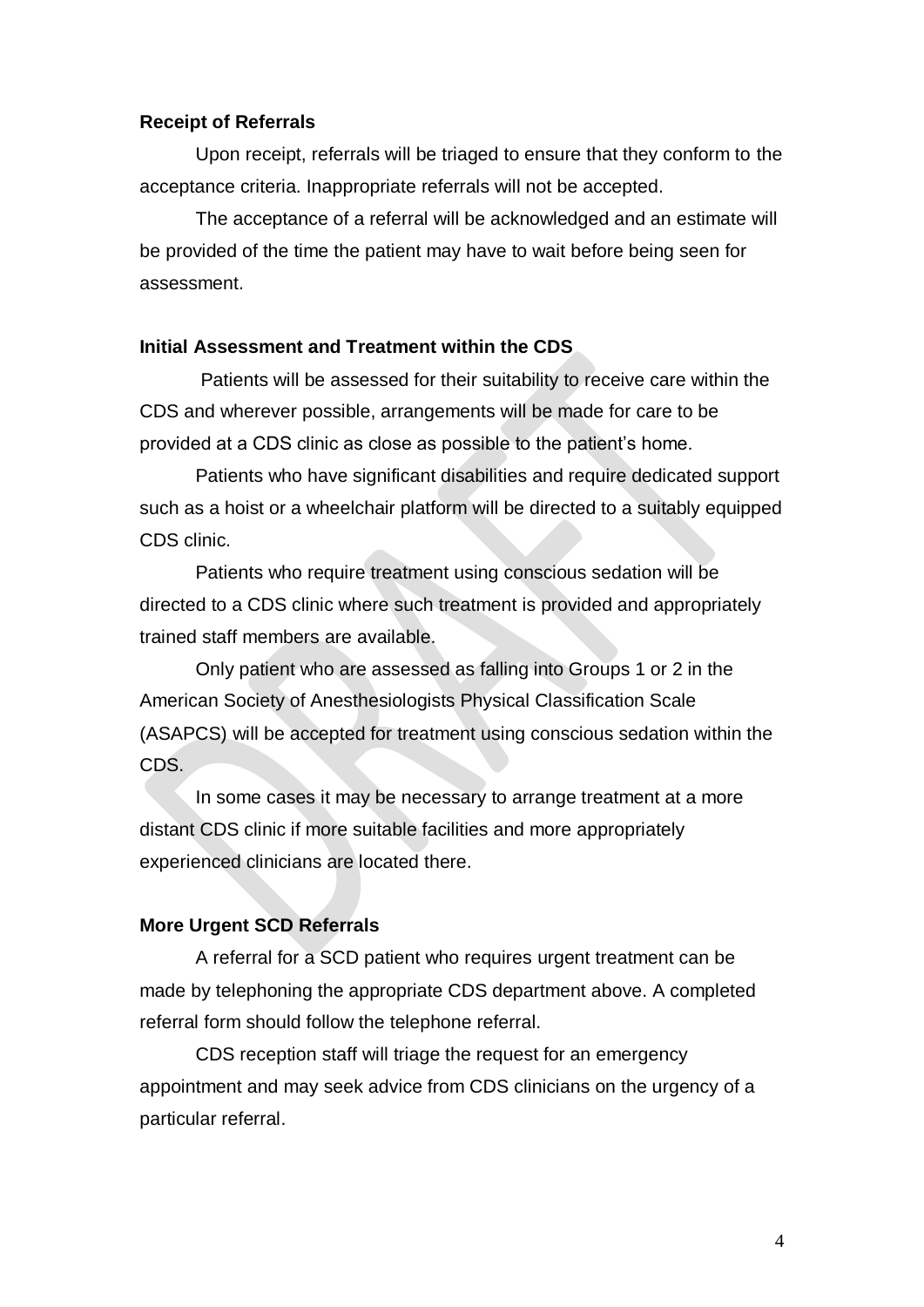## *Routine Dental Problems*

These would normally be restricted to:

- Mild dental pain that does not require urgent intervention. Toothache is not normally classed as a dental emergency
- Loose or displaced crowns, bridges or veneers
- Fractured or loose fitting dentures or other appliances
- Removal of fractured posts
- Fractured, loose or displaced fillings
- Treatments normally associated with routine dental care.

An appointment will be will be made within 7 days wherever possible at a suitable CDS clinic with an appropriately experienced CDS clinician.

## *Urgent Dental Problems*

These should be restricted to SCD patients with:

- Dental and/or soft tissue infection not having a systemic effect
- Severe dental and/or facial pain not controlled by over the counter preparations

An appointment will be arranged as soon as possible. If no appointment slot is free, the patient will be asked to go the nearest CDS clinic and wait. Patients will be advised that may be a delay.

## **Emergency SCD Referrals**

Toothache is not an emergency and emergency referrals would normally be restricted to:

- Trauma including facial/oral laceration and/or dento-alveolar injuries
- Significant and worsening oro- facial swelling and swelling around the eye
- Swelling resulting in difficulties in breathing or swallowing
- Dental bleeding which is not controlled by the patient by normal local measures
- Dental conditions which have resulted in acute systemic illness or raised temperature due to infection of dental origin
- Severe trismus and inability to open the mouth normally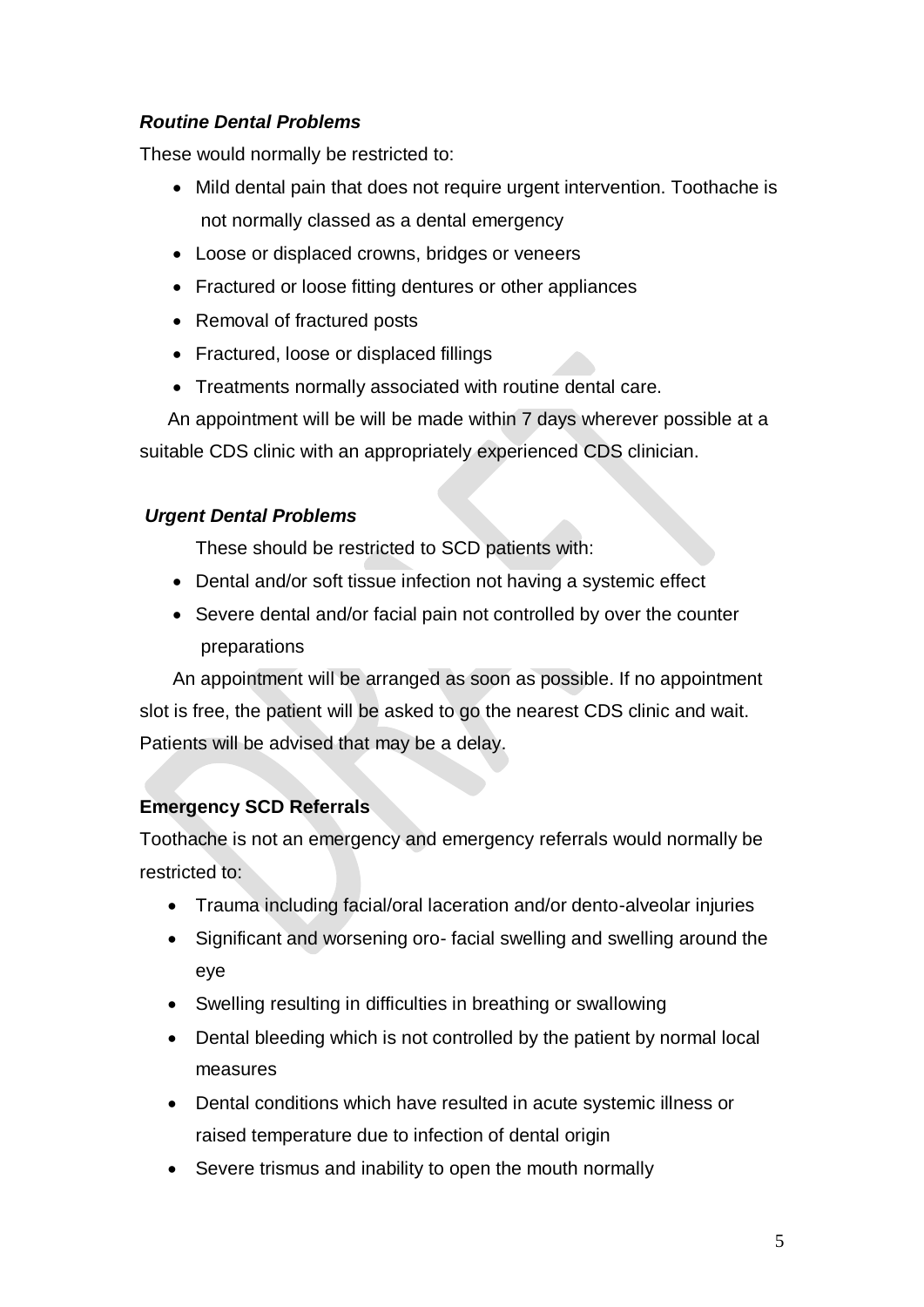Oro-dental symptoms which are likely to significantly exacerbate systemic medical conditions

Emergency referrals should be directed to the on-call Maxillofacial Team at Morriston Hospital (contact details to be inserted).

#### **Completion of Treatment**

On completion of treatment, an outcome letter will be sent to the referrer. Wherever possible, the patient will be discharged back to the referrer for continuing care.

#### **Complex Patients**

If following the initial assessment, the CDS clinician does not think that it is possible or appropriate for the patient to receive treatment within the CDS department, the patient will be referred to the Joint Restorative Dentistry/ CDS SCD Assessment Clinic located in the Prince of Wales Hospital in Bridgend.

An outcome letter will be sent to the original referrer.

#### **The SCD Assessment Clinic**

Patients referred to this clinic will be assessed by a Specialist in Special Care Dentistry and allocated to an appropriate care pathway. This may involve treatment using conscious sedation or general anaesthesia.

Patients assessed as ASAPCS Groups 1 or 2 who need treatment using conscious sedation will be treated by a Specialist in Special Care Dentistry within ABMU or Hywel Dda Health Board CDS.

Patients assessed as ASAPCS Groups 3 or above who need treatment using conscious sedation will be treated by a Specialist in Special Care Dentistry in Morriston Hospital in Swansea.

Patients who require outpatient general anaesthesia will be treated as day cases at the Prince of Wales Hospital in Bridgend.

Patients who are assessed as unsuitable for day case General anaesthesia at the Princess of Wales hospital will be referred to Morriston Hospital in Swansea (Care pathway to be developed and inserted here).

An outcome letter will be sent to the original referrer after assessment.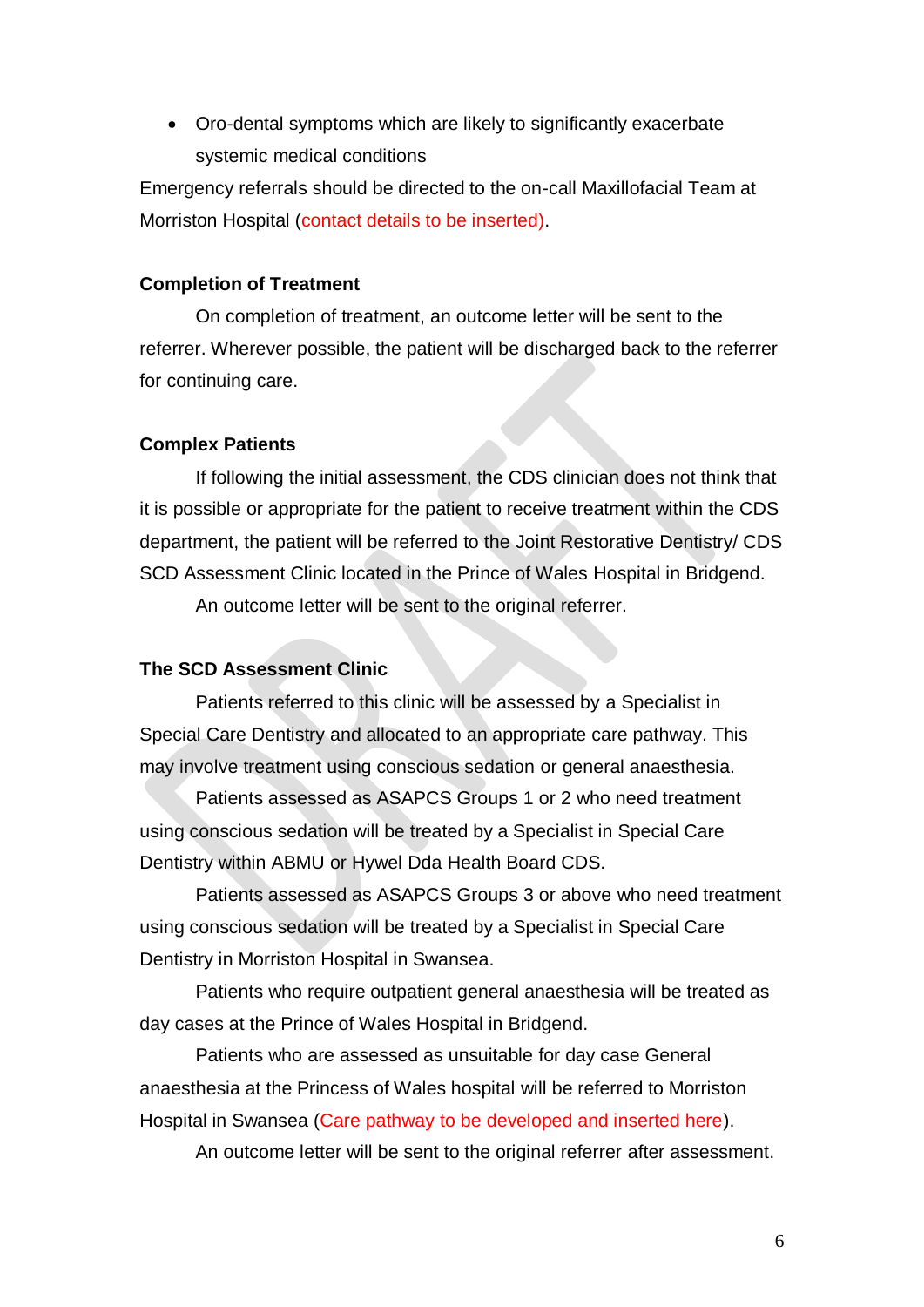## **Continuing Care**

On completion of treatment patients will be referred back to the original referrer and an outcome letter provided.

If the referring GDP is unable to provide care for a patient due to complexity of care outside the remit of the GDS, shared care arrangements may be considered.

A referring GDP may wish to enter a shared care arrangement whereby care is provided jointly by themselves and the CDS/ HDS department concerned. If this is the case, GDP's are encouraged to express their interest in establishing a shared care arrangement when completing an initial referral.

### **Help and Advice**

A referring GDP may wish to contact a Specialist in Special Care Dentistry for advice prior to making a SCD referral. There are currently two Specialists in Special Care Dentistry in ABMU Health Board whose contact details are:

- Akhila Muthukrishnan
	- o Akhila.muthukrishnan@wales.nhs.uk
	- o 01792 703101
- David Davies
	- o david.davies15@wales.nhs.uk
	- $O$  01792 517838

Wherever possible, the Specialists will seek to provide help and advice to GDP's on SCD cases or matters of interest regarding SCD.

Contact by email is preferred.

DHJD 2014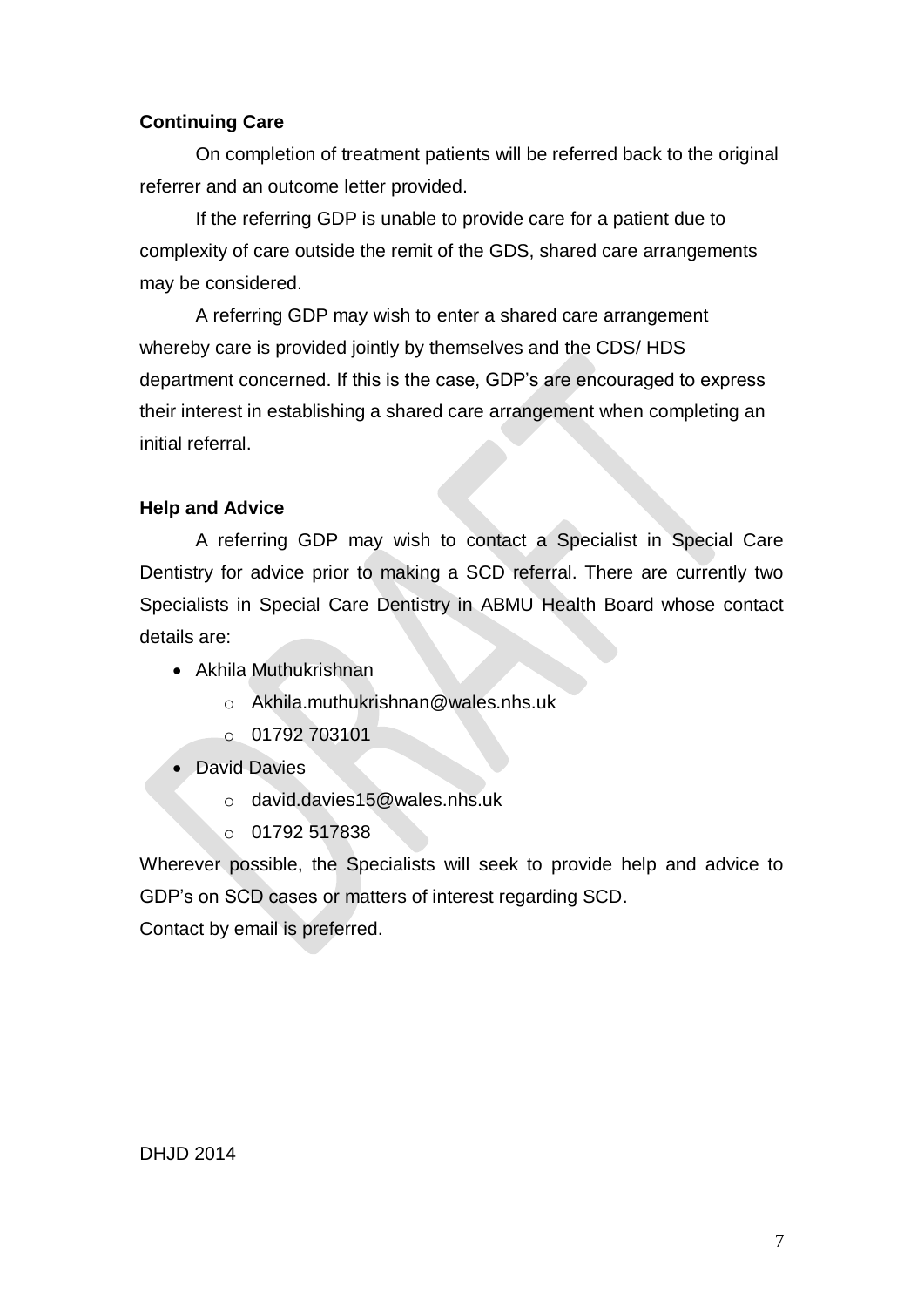## **Appendix**



# **Community Dental Service (CDS) Referral Form**

Please complete **ALL** sections of the form **Incomplete forms will be returned**

| <b>Patient Details</b>    |      | <b>General Medical Practitioner</b> |
|---------------------------|------|-------------------------------------|
| Name:                     | DOB: | Name:                               |
| Gender:                   |      | Address:                            |
| Address:                  |      |                                     |
|                           |      |                                     |
| Postcode:                 |      | Postcode                            |
| Tel No:                   |      | Tel No:                             |
| NHS No:                   |      |                                     |
|                           |      |                                     |
|                           |      |                                     |
| <b>Next of Kin/ Carer</b> |      | <b>Referred by</b>                  |
| Name:                     |      | Name:                               |
| Address:                  |      | Position/relationship:              |
|                           |      | Address:                            |
| Postcode:                 |      |                                     |
| Tel No:                   |      | Postcode:                           |
| Relationship to patient:  |      | Tel No:                             |
|                           |      |                                     |
|                           |      |                                     |

## **Medical History**

Medical conditions/ allergies/ disabilities:

Medications: